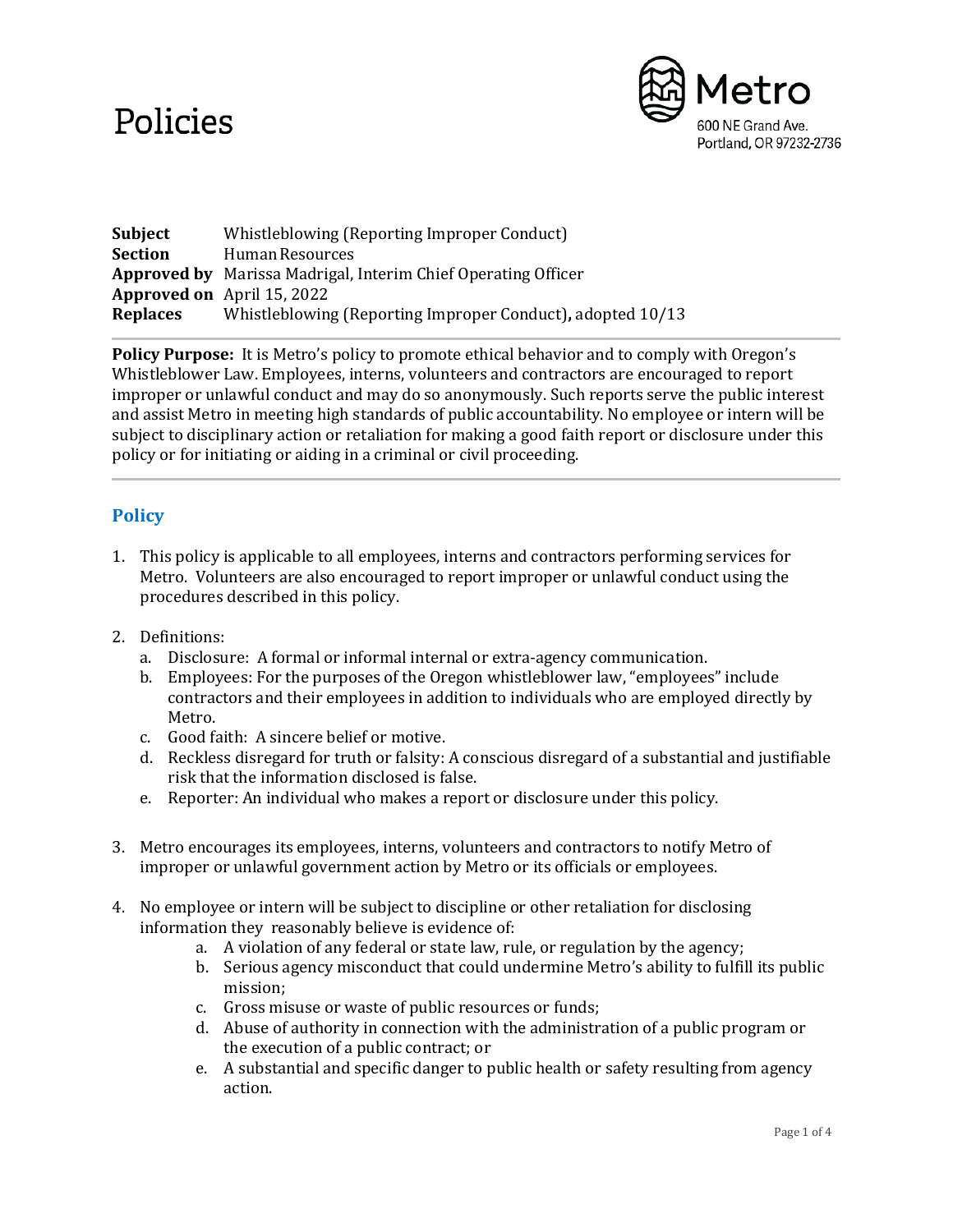- 5. No employee or intern will be subject to discipline or other retaliation for initiating or aiding in criminal, civil, or administrative legal proceedings in good faith.
- 6. Reporting improper or unlawful conduct
	- a. Employees, interns, volunteers and contractors are encouraged to notify Metro of improper or unlawful actions in any Metro facility or department.
		- i. Reports may be made to any Metro manager, the Human Resources (HR) Department, the Office of the Metro Auditor and/or the Office of Metro Attorney (OMA).
		- ii. Reports also may be made confidentially using Metro's Accountability Hotline , which can be accessed online at metroethicsline.org, or by calling (888) 299-5460.
			- 1. The Accountability Hotline is administered by the Metro Auditor's Office. The auditor contracts with a hotline vendor, EthicsPoint, to maintain the reporting system and ensure confidentiality. EthicsPoint accepts anonymous reports that do not reveal the reporting party's identity to Metro. The person making the report can also choose to provide their name or contact information.
			- 2. Oregon law requires that confidentiality be protected, unless ordered by a court or other law enforcement. If the person making the report provides their name it may be shared with Metro personnel involved in investigating the report. The Metro Auditor will determine the most appropriate way to protect confidentiality while ensuring investigations are as reliable and accurate as possible.
	- b. Metro will not discipline or retaliate against an employee or intern for making a good faith report under this policy. Employees will be subject to discipline only if:
		- i. The information disclosed is known by the employee or intern to be false, or is disclosed with reckless disregard for its truth or falsity; or
		- ii. The disclosed information relates to the employee's or intern's own violations, mismanagement, gross waste of funds, abuse of authority, or endangerment of the public health or safety, in which case the employee or intern may be disciplined for the underlying conduct.
	- c. During its investigation of any disclosure listed above, Metro will not identify the individual making the disclosure without their written consent unless such identification is necessary to an investigation or legal process and allowable by law. In that case, Metro will protect the reporter's confidentiality to the greatest extent possible without impairing the investigation or legal process.
- 7. Initiating or Aiding Administrative, Criminal or Civil Proceedings
	- a. Metro will not discriminate or retaliate against an employee or intern because they have in good faith:
		- i. Reported criminal activity (or activity they believe to be criminal) to any person or caused criminal charges to be filed against any person;
		- ii. Cooperated with a criminal investigation or testified at a criminal trial;
		- iii. Initiated, cooperated with, or testified at a civil administrative or court proceeding;
		- iv. Opposed harassment, discrimination, or other conduct prohibited by civil rights laws;
		- v. Discussed, inquired about, or brought a claim for unpaid wages.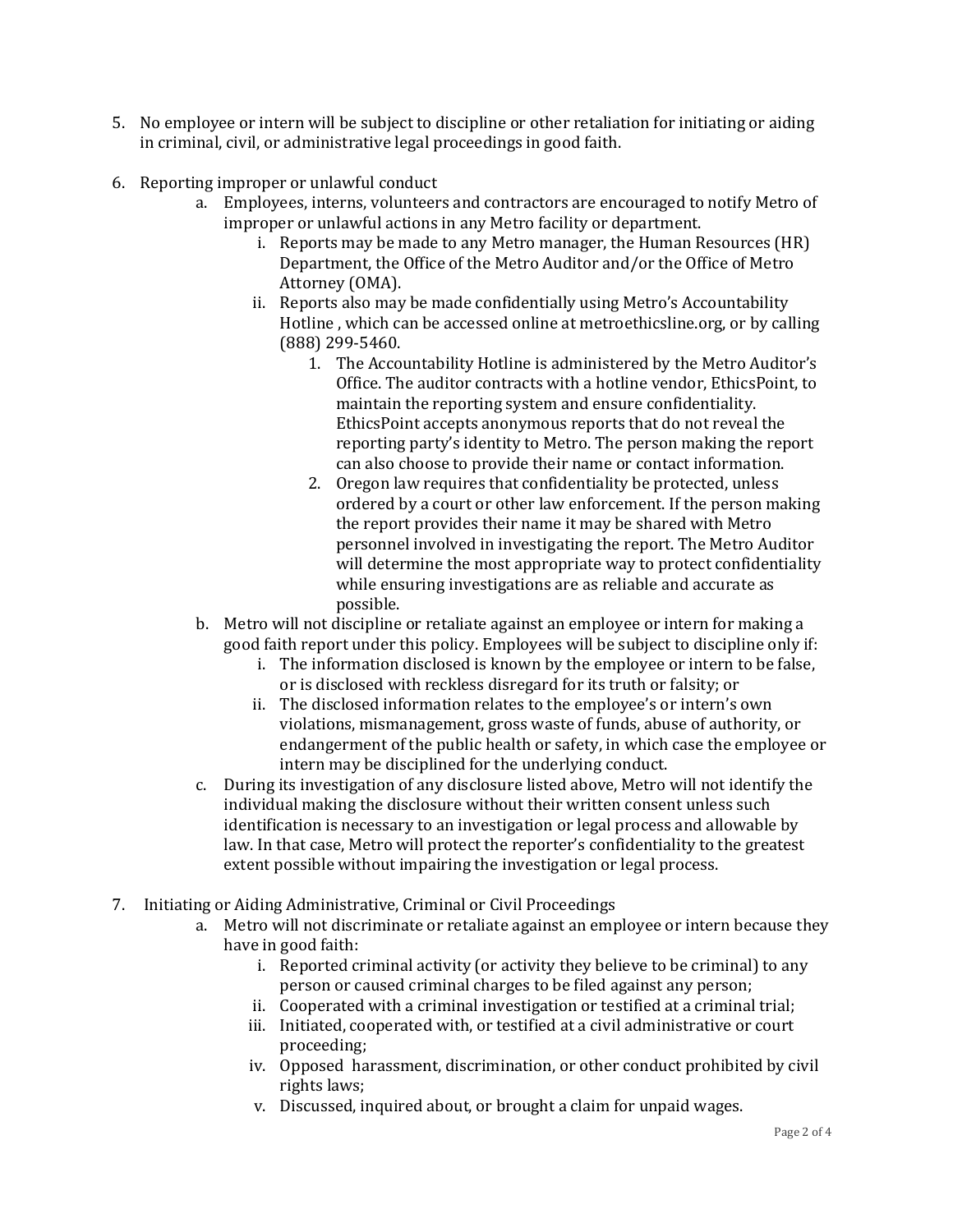### 8. Legislative Testimony

- a. Metro will not prohibit, discourage, or otherwise interfere with an employee or intern responding to a legislative request to discuss the activities of Metro or any other political subdivision of the state.
	- i. An employee or intern is not required to inform Metro before engaging in the requested legislative discussion, unless the legislative request for information is directed to Metro and the employee or intern is responding on behalf of Metro.
	- ii. Notwithstanding this policy, employees and interns are not permitted to:
		- 1. Represent their personal opinions as the opinions of the agency;
		- 2. Disclose information required to be kept confidential by law;
		- 3. Disclose records exempt from disclosure, except as provided by law;
		- 4. Disclose information of an advisory nature to the extent that it is preliminary to any final agency determination of policy or action and covers other than purely factual materials.
	- iii. Absences to testify before a legislative committee will be excused. Employees may take unpaid leave or use any type of accrued paid time off other than sick leave. Employees and interns are not required to disclose the purpose of the absence. Employee testimony on behalf of Metro is paid work time.
- 9. Whistleblowing in general
	- a. Employees and interns are not required to notify Metro before engaging in activities protected under this policy and will not face discipline if they choose not to do so; however, Metro encourages individuals to bring problems to its attention so they can be addressed promptly. As noted above, reports may be made confidentially using the Ethics Line
	- b. Discrimination, harassment, and retaliation are prohibited for activities undertaken in good faith under this policy even if the underlying complaint or report is ultimately not substantiated.
	- c. Anyone who experiences or observes discrimination, harassment, or retaliation on the basis protected activity under this policy should report the offending conduct using the procedures specified in this policy or in Metro's Discrimination and Harassment Policy.

### 10. Responsibilities

- a. Employee/Intern/Volunteer:
	- i. Report illegal and unethical conduct by notifying a Metro manager, the Human Resources Department, the Office of the Metro Auditor or the Office of Metro Attorney, or by using Metro's Accountability Hotline.
	- ii. Notify a Metro manager, the Human Resources Department, or the Office of Metro Attorney if you observe or become aware of any conduct that may constitute discrimination, harassment or retaliation for protected activity under this policy.
- b. Supervisor/Manager/Department Director:
	- i. Ensure that no employee or intern is subject to discipline, harassment or other retaliatory action for engaging in protected activity under this policy. Contact Human Resources immediately if you observe or become aware of